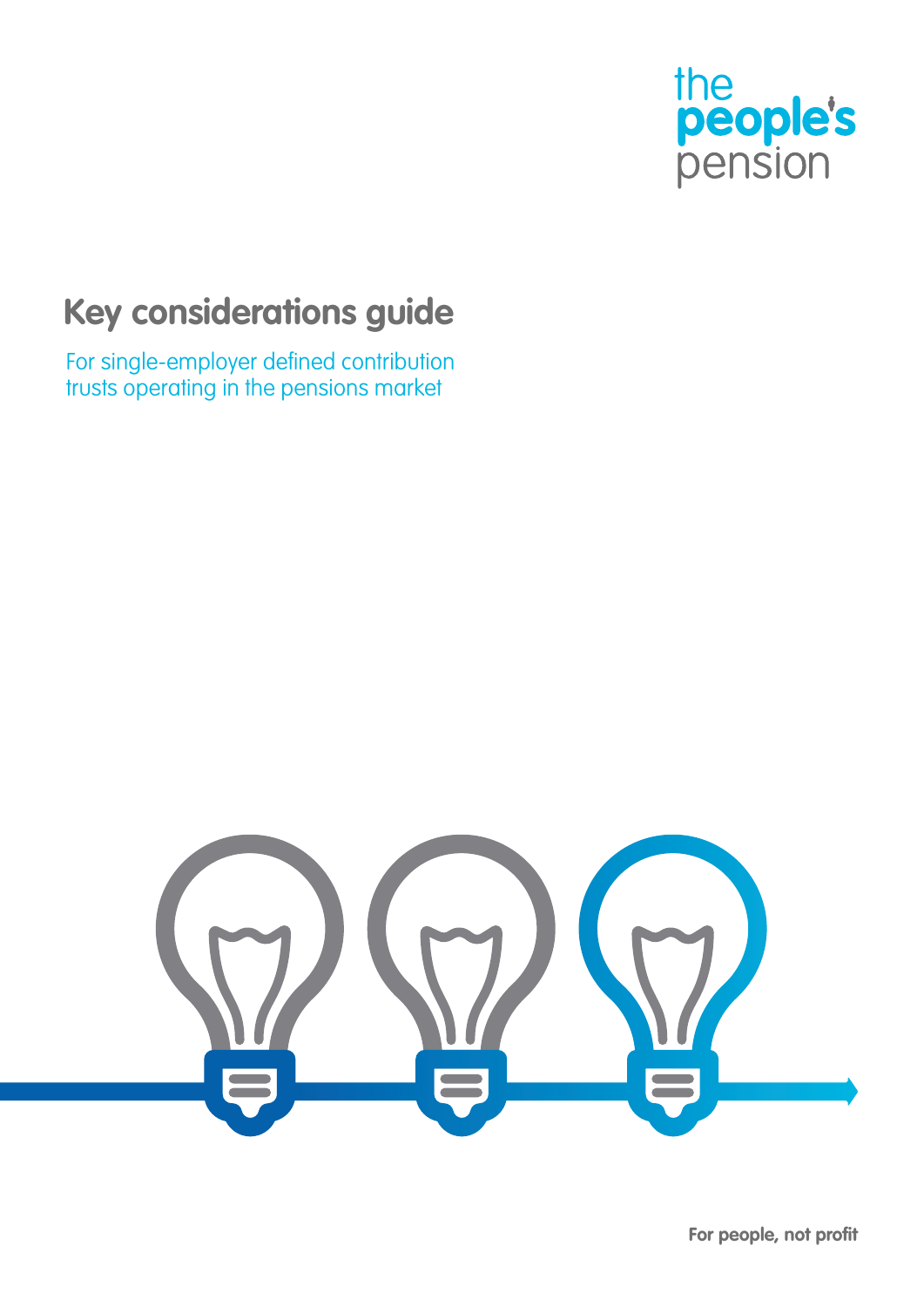# **Contents**

| Changes in the pensions market                                                                 |    |
|------------------------------------------------------------------------------------------------|----|
| A more regulated pensions environment                                                          | 3  |
| Difficulties in providing workplace pensions -<br>the impact on smaller DC occupational trusts | 6  |
| More transfers on the horizon                                                                  |    |
| Key considerations – options in the market                                                     | 8  |
| Planning approach when choosing<br>another pension provider                                    | 10 |
| Summary                                                                                        | 12 |
| Glossary                                                                                       | K  |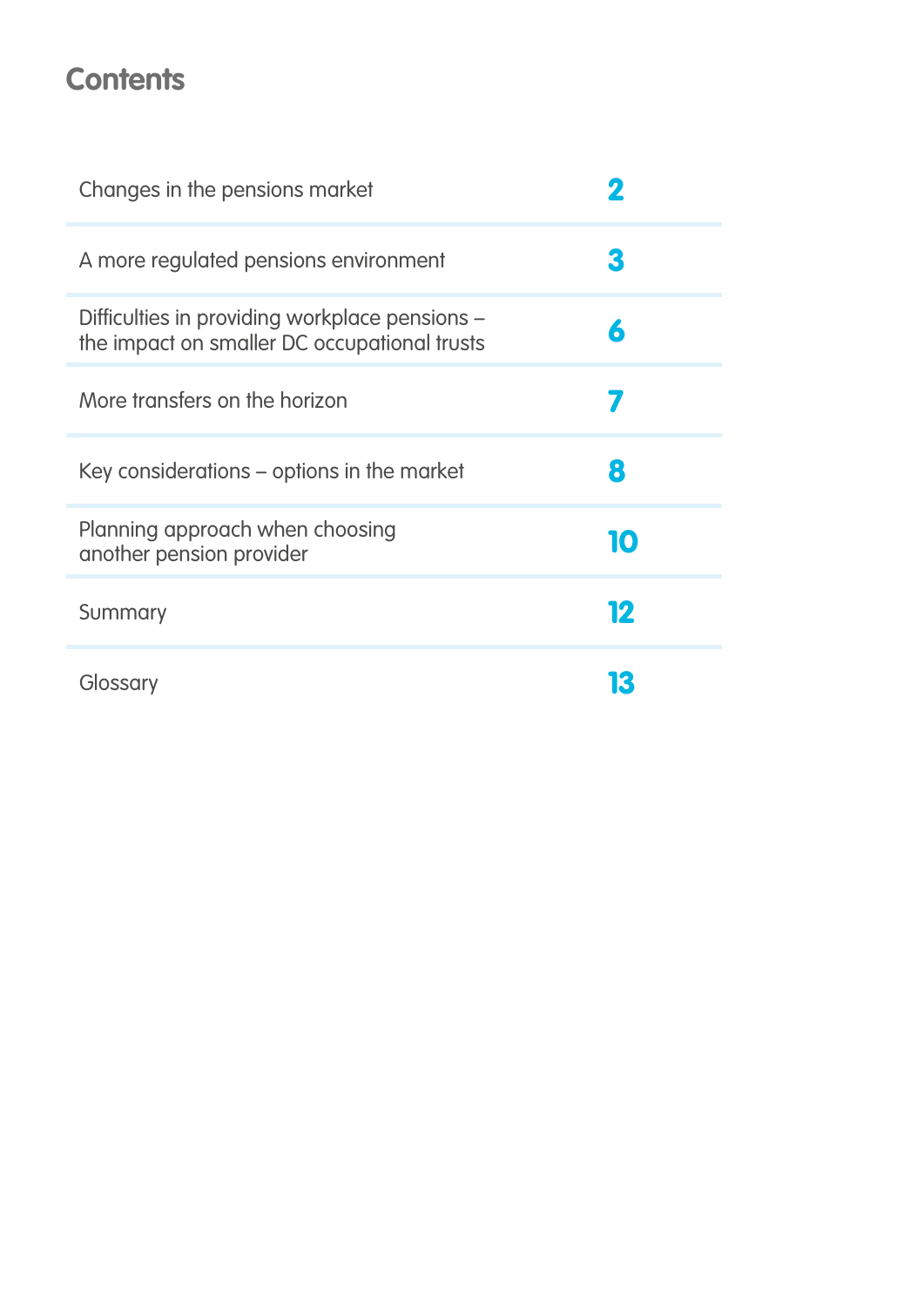## **Introduction**

This guide gives an overview of the pensions market over the last few years. It covers the impact changes in regulations have had on singleemployer defined contribution trusts and why scheme sponsors and trustees may be required to think more about the relationship between scale, cost, governance and sustainability.

It highlights the difficulties they may face in continuing to operate in the pensions market and presents the options available if, following a review, a decision is made to make a change.

Finally, this guide provides ideas on how to organise a project and key considerations scheme sponsors and trustees may adopt in looking to find a new provider.

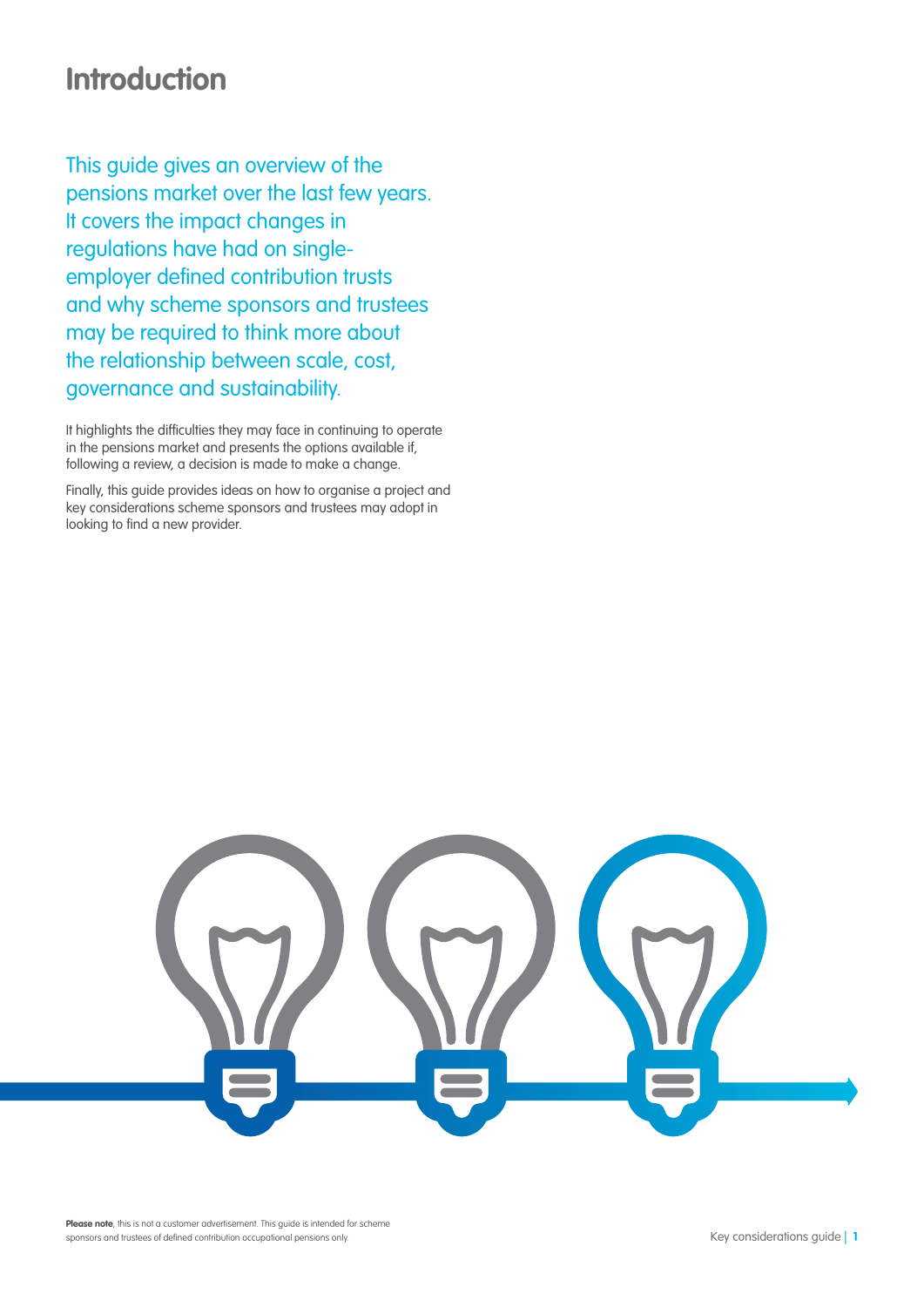## **Changes in the pensions market**

The pensions industry has gone through substantial changes over the last decade to strengthen scheme oversight.

The Pensions Regulator (TPR), Department for Work and Pensions (DWP) and the Financial Conduct Authority (FCA) have been the main drivers for change in the market. Originally their focus centred on the legal duties of defined contribution (DC) pension schemes and boosting retirement savings. Although, this emphasis on pension schemes' legal duties remains paramount, there has now been a shift towards driving up the quality of workplace pensions for better member outcomes.

It's expected that tighter regulations will continue and that a move towards consolidation in the market, led by TPR and the DWP, will challenge the continuation of some single-employer defined contribution trusts. As stated by Louise Sivyer, TPR's Policy Manager in September 2018:

"Where we find trustees, who are unwilling or unable to take action to improve their standards of governance, we will work with these trustees to help them make sure their members' benefits are protected and that will include encouraging them to consolidate into better run, better value schemes...".

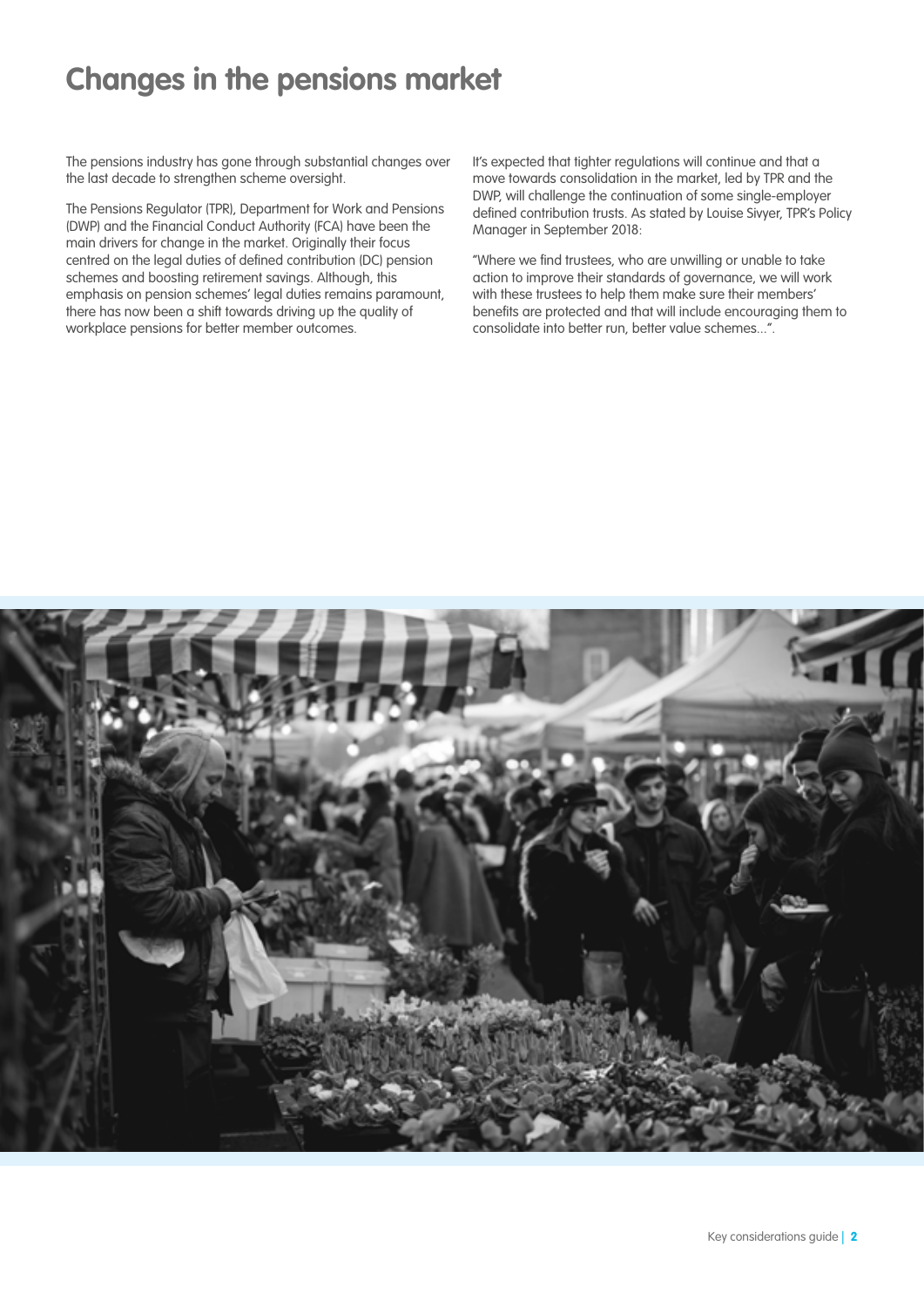# **A more regulated pensions environment**

## Key regulations from the last 5 years and their potential impact on DC pension schemes.

### **Removal of the short service refund**

From 1 October 2015 legislation removed the option for scheme sponsors and trustees of DC pension schemes to allow members to take short service refunds in their first 2 years of membership. Since then, many active DC pension schemes have seen a significant rise in their membership and a proliferation of small pots. The consequence for those who previously offered this option is a significant increase to the running costs and future complexities in tracing members as they inevitably change their addresses.

## **Annual management charge cap for 'qualifying schemes'**

From 6 April 2015, the default investment arrangement used by employers to meet their workplace pension duties became subject to a charge cap of 0.75% per annum. This has had a varying effect on the pensions market. Smaller DC pension schemes who follow an actively managed investment approach may find it difficult to manage their default fund within this charge.

### **Emphasis on good governance**

In 2016 TPR launched an ongoing programme which outlined their expectations on effective scheme management. This was based on their paper on '21st Century Trusteeship' and governance.<sup>1</sup>

The regulator made it clear that these weren't additional requirements for higher standards across the pensions sector, but clarity on how a well-governed scheme should look regardless of its size.

Due to this focus on governance, trustees may find themselves under further scrutiny from the regulator to be attentive to areas such as:

- their roles and responsibilities
- having a diverse Board in place
- existing relations with their employers
- robust risk management when producing the scheme valuation
- time management over completing the scheme return
- paying their levy.2

To support trustees in meeting these more succinct governing standards, the regulator has published guidance setting out their expectations for good governance in 9 key topic areas and the consequences for those who don't meet them. For more information, visit the regulator's webpage on **[21st Century](https://www.thepensionsregulator.gov.uk/en/trustees/21st-century-trusteeship)  [Trusteeship](https://www.thepensionsregulator.gov.uk/en/trustees/21st-century-trusteeship)**.

Trustees can also visit the regulator's website to look at their **[checklist for good governance](https://www.thepensionsregulator.gov.uk/-/media/thepensionsregulator/files/import/pdf/21c-round-up-1.ashx)**.

<sup>1</sup> For more information visit the regulator's webpage on '[21st Century Trusteeship](http://www.thepensionsregulator.gov.uk/en/trustees/21st-century-trusteeship)'.

<sup>2</sup> More information can be found in the regulator's blog, '**[21st century trusteeship – why](https://blog.thepensionsregulator.gov.uk/2017/10/05/21st-century-trusteeship-why-standards-need-to-rise/)  [standards need to rise](https://blog.thepensionsregulator.gov.uk/2017/10/05/21st-century-trusteeship-why-standards-need-to-rise/)**'.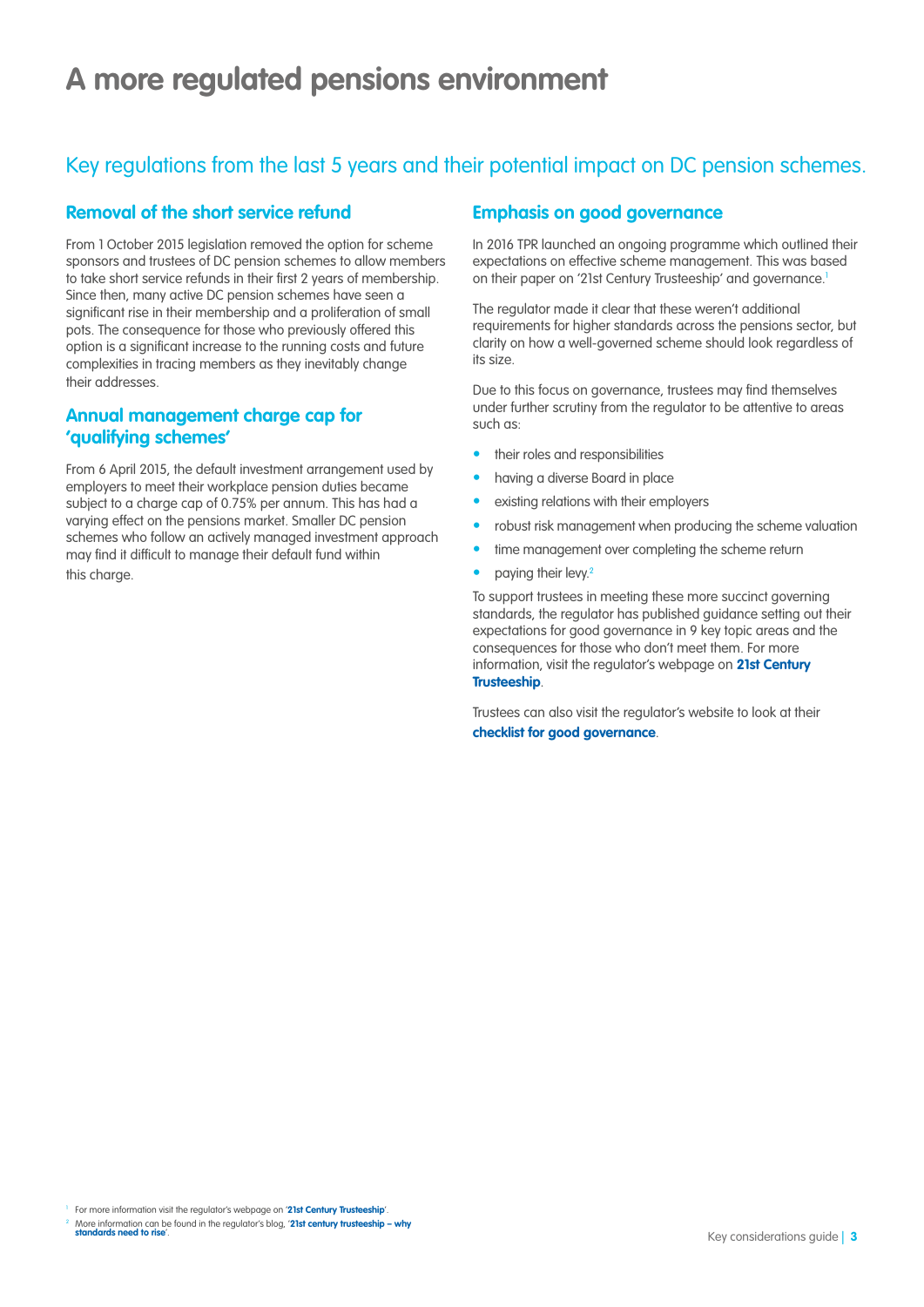## **Requirements for further transparency in annual statements**

#### **The Chair's statement**

Since 6 April 2015 trustees of DC pension schemes are required to produce an annual governance statement signed by the Chair to show how they comply with governing requirements. Failure to provide this information has led to schemes being fined between £500 to £2,000.

Nicola Parish, the Executive Director for Frontline Regulation at TPR commented on the importance of a chair's statement:

"Annual chair's statements are an essential way to show pension savers that their scheme is being properly governed and will deliver the retirement benefits they are promised. That's why it is the law for trustees to produce chair's statements and make sure they contain all of the necessary information." 3

To provide scheme sponsors and trustees with more information, TPR published '**a [quick guide to the Chair's statement](http://www.thepensionsregulator.gov.uk/-/media/thepensionsregulator/files/import/pdf/chair-statement-quick-guide-new.ashx?la=en&hash=3913C6BD74656455FBDF2B6431FDBEA6028F02D2)**' setting out their requirements and a checklist.

#### **Investment charges and transaction costs**

From 6 April 2018, trustees are required to disclose the level of charges and transaction costs for all their investment funds, including the default fund, within the annual Chair's statement. This information needs to be publicly available on their website and be linked to from within members' annual benefit statements. The information is designed to show pension savers the true cost of investment but adds further work to DC pension schemes' existing roles and responsibilities.

Visit TPR's website for more on their **[emphasis on](http://www.thepensionsregulator.gov.uk/en/trustees/managing-dc-benefits/investment-guide-for-dc-pension-schemes) i[nvestment](http://www.thepensionsregulator.gov.uk/en/trustees/managing-dc-benefits/investment-guide-for-dc-pension-schemes)  [governance](http://www.thepensionsregulator.gov.uk/en/trustees/managing-dc-benefits/investment-guide-for-dc-pension-schemes)**.

## **Pressures to offer members better investment choices**

#### **Scrutiny on pension scheme default arrangements**

By law, trustees must review their default strategy and the performance of their default arrangement. This must be done .<br>every 3 years, or when there's a sianificant change in their investment policy or member demographic. Trustees should check their default arrangement is performing as expected and that their default strategy ensures investments are made in savers' best interests. In June 2019, TPR launched a pilot which involved contacting trustees to confirm they were reviewing their default arrangement and meeting their legal obligations.

David Fairs, Executive Director of Regulatory Policy, Analysis and Advice at TPR, has commented:

"This pilot is among some of the things we are doing as part of a new approach to contact trustees about their legal duties, support them to become compliant where we can and inform them about the alternatives – including winding up their scheme – if they do not or cannot meet the standards which we expect."

More on this within TPR's press release, '**[TPR lifts the bonnet on](http://www.thepensionsregulator.gov.uk/en/media-hub/press-releases/tpr-lifts-the-bonnet-on-default-investment-governance)  [default investment governance](http://www.thepensionsregulator.gov.uk/en/media-hub/press-releases/tpr-lifts-the-bonnet-on-default-investment-governance)**'.

#### **Diversity in investment pathways and transparency within member 'wake up' packs**

Since the pension freedoms, the FCA have indicated that contractbased DC schemes should offer more diverse investment options to their members. The FCA's 'Retirement Outcomes Review' report in 2018 revealed that savers were simply choosing to take their 25% tax-free cash while disregarding the investment of their remaining pension pot.

This concern has led the FCA to propose that pension providers should offer members 4 simple 'default investment pathways'. These pathways should be designed to support members in the long run by reducing the risk of their income becoming exhausted when they come to accessing their pension savings.

It has also been mandated that the regularity of retirement 'wake up' packs for older members should be increased with further transparency on retirement options and costs. Read the FCA's press release for **[more about investment pathways and plans to](http://www.fca.org.uk/news/press-releases/fca-proposes-rules-investment-pathways-and-other-measures-improve-retirement-outcomes-consumers)  [improve retirement outcomes for members](http://www.fca.org.uk/news/press-releases/fca-proposes-rules-investment-pathways-and-other-measures-improve-retirement-outcomes-consumers)**.

Many trust-based schemes are taking account of developments in the contract-based market when considering their future investment proposition in anticipation of rules from the DWP.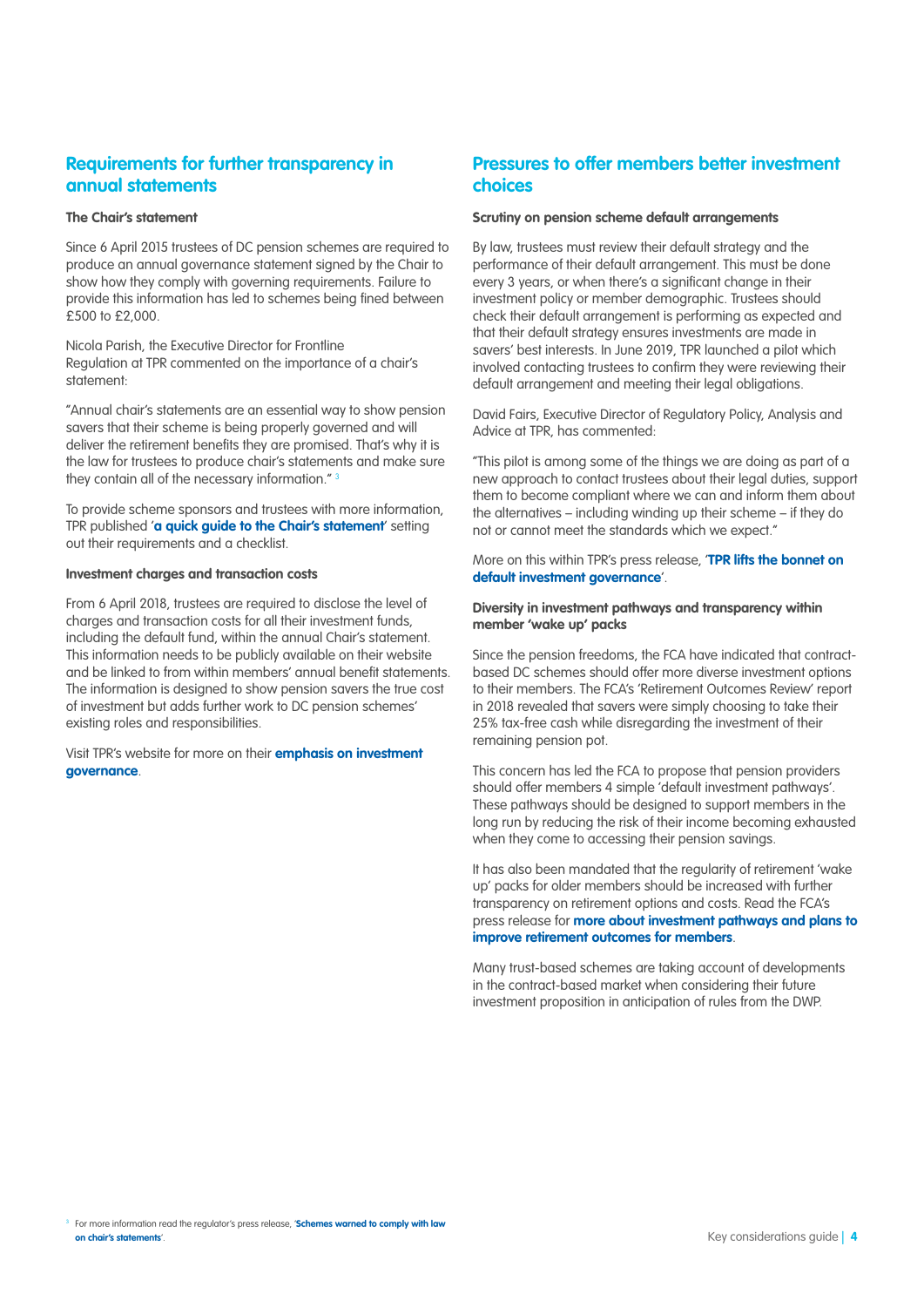

## **A focus on stewardship and new environmental, social and governance (ESG) guidance**

From 1 October 2019 trustees are required to set out how they take account of financially material factors and stewardship, including ESG factors. ESG factors include environmental, social and governance considerations when selecting investments. Prior to this, trustee boards have been 'expected' to factor in climate change risk into their investment strategies. Any trustees who choose not to meet these requirements will need to explain how it won't have any impact on investment returns or income for their members.

A significant amount of time and focus will need to be put aside by trustees to ensure they're adhering to this new requirement correctly. To support trustees, The Pensions and Lifetime Savings Association released a guide, '**[ESG and Stewardship: A practical](http://www.plsa.co.uk/Portals/0/Documents/Policy-Documents/2019/ESG-and-Stewardship-A-practical-guide-to-trustee-duties-2019-v2.pdf)  [guide to trustee duties](http://www.plsa.co.uk/Portals/0/Documents/Policy-Documents/2019/ESG-and-Stewardship-A-practical-guide-to-trustee-duties-2019-v2.pdf)**'. It covers what trustees should do to ensure ESG, climate change and stewardship factors are taken on board and reflected within their pension scheme.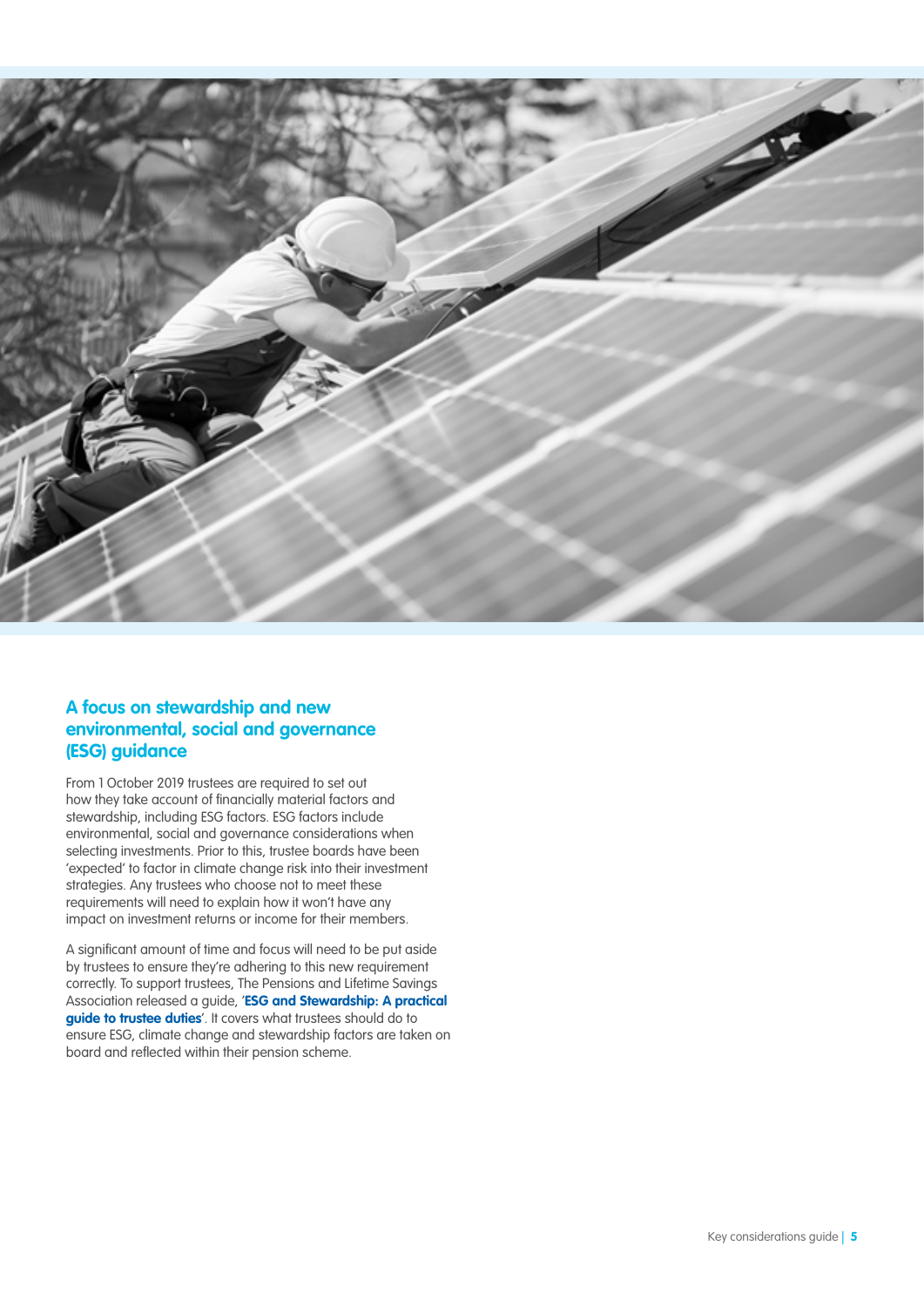## **Difficulties in providing workplace pensions – the impact on smaller DC occupational trusts**

Requirements of time, resource and cost can present major issues for some smaller DC pension schemes looking to meet the increasing regulatory requirements (set out in the section above).

What's more, auto-enrolment created a change in the pensions landscape, with larger DC pension schemes growing substantially in membership and assets under management, relative to many smaller DC pension schemes.

As a result, in the last decade there has been a clear decrease in the number of small DC pension schemes registered. Statistics from TPR revealed that the number of pension schemes with 12 and over members have more than halved between 2009 and 2017 from 4,570 to 2,180.

The pie chart (bottom right) – from a report conducted on behalf of TPR in May 2019 – reveals the struggles micro and small DC pension schemes have faced, in recent years, compared to larger DC pension schemes in meeting regulatory requirements. These requirements were based on the regulator's 5 key governance requirements (KGRs), which were as follows:

- 1. Trustee boards must possess or have access to the knowledge and competencies necessary to properly run the scheme.
- 2. Trustee boards must assess the extent to which charges/ transaction costs provide good value for members.
- 3. Core scheme financial transactions must be processed promptly and accurately.
- 4. Trustees of master trusts must meet independence requirements (applicable only to master trusts).
- 5. Trustee boards must ensure the default investment strategy is suitably designed for their members (applicable only to schemes with a default investment strategy).4

According to the report, larger DC pension schemes were able to meet 84% of the regulator's KGRs in contrast to micro and small DC pension schemes who only met 12-15%. Additionally, the more members in a pension scheme, the more of the regulator's KGRs were met.

By reflecting on the increasing regulations, larger DC pension schemes have become more equipped to adapt to these rising industry standards. This suggests some smaller DC pension schemes may begin to seek out alternative means to ensure their members are receiving the best solution.

#### Trends in DC pension scheme numbers, by size



Source: The Pensions Regulator, DC Trust – schemes with 12+ members, includes hybrids

#### Proportion of schemes meeting 2 or more KGRs



Source: The Pensions Regulator report, 'Defined Contribution trust-based pension schemes research', May 2019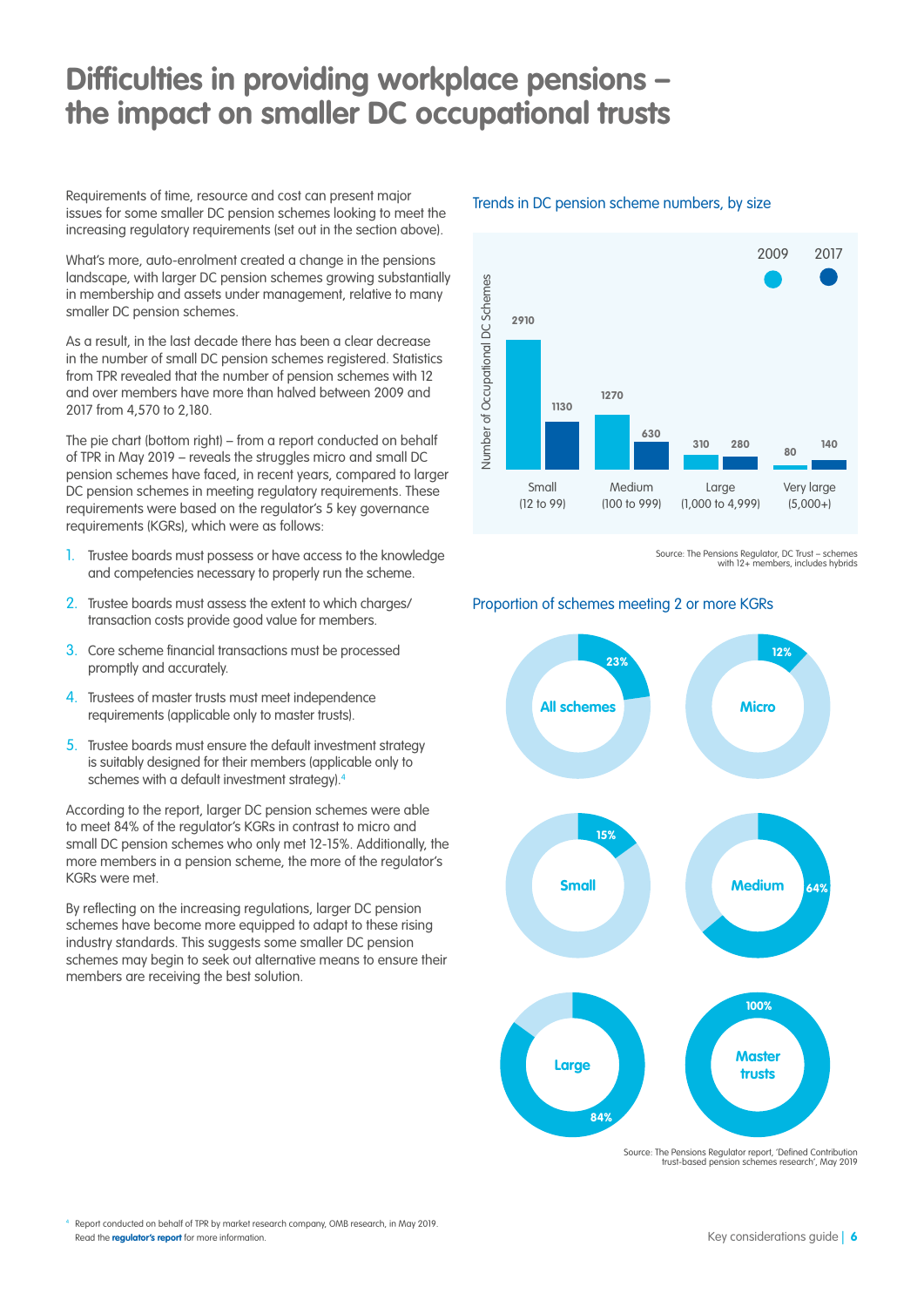## **More transfers on the horizon**

#### UK DC occupational schemes market is extremely unconsolidated

Source: Pensions Policy Institute. The impact of DC asset pooling: International evidence + other PPI reports.



Although the above diagram shows the UK market as unconsolidated in comparison to other countries, the pensions industry expects this to change. The belief is there will be a rise in transfers, with larger DC pension schemes absorbing the membership and assets under management of smaller DC pension schemes.

Changes within industry requirements around transfers has simplified the process for DC pension schemes looking to move. For instance, The Occupational Pension Schemes (Preservation of Benefits and Charges and Governance) (Amendment) Regulations 2018 removed the need for trustees to obtain an actuarial certificate unless members have valuable in-scheme benefits such as guaranteed investment returns or annuities. Additionally, professional advice to scheme sponsors and trustees is no longer a requirement if a pension scheme is moving to an authorised master trust.

The graph (to the right) shows a significant and growing difference in scale of membership between large and small sized DC pension schemes between 2009 and 2017. Large authorised master trusts are now more than ever well placed to be considered alongside contract based 'buy out' options, especially when the sponsoring employer has auto-enrolment duties.

## **A move from unbundled to bundled arrangements**

Unbundled structures have allowed scheme sponsors and trustees to cherry pick various services – relating to investment, administration and communication for their scheme – this often brings increased costs. Scheme sponsors and trustees, with greater reason, will need to seek the best outcomes for their members. This could be best served by bundled pricing structures and services offered by one provider.

### Trends in DC pension scheme numbers, by size and memberships



Source: The Pensions Regulator, DC Trust – schemes with 12+ members, includes hybrids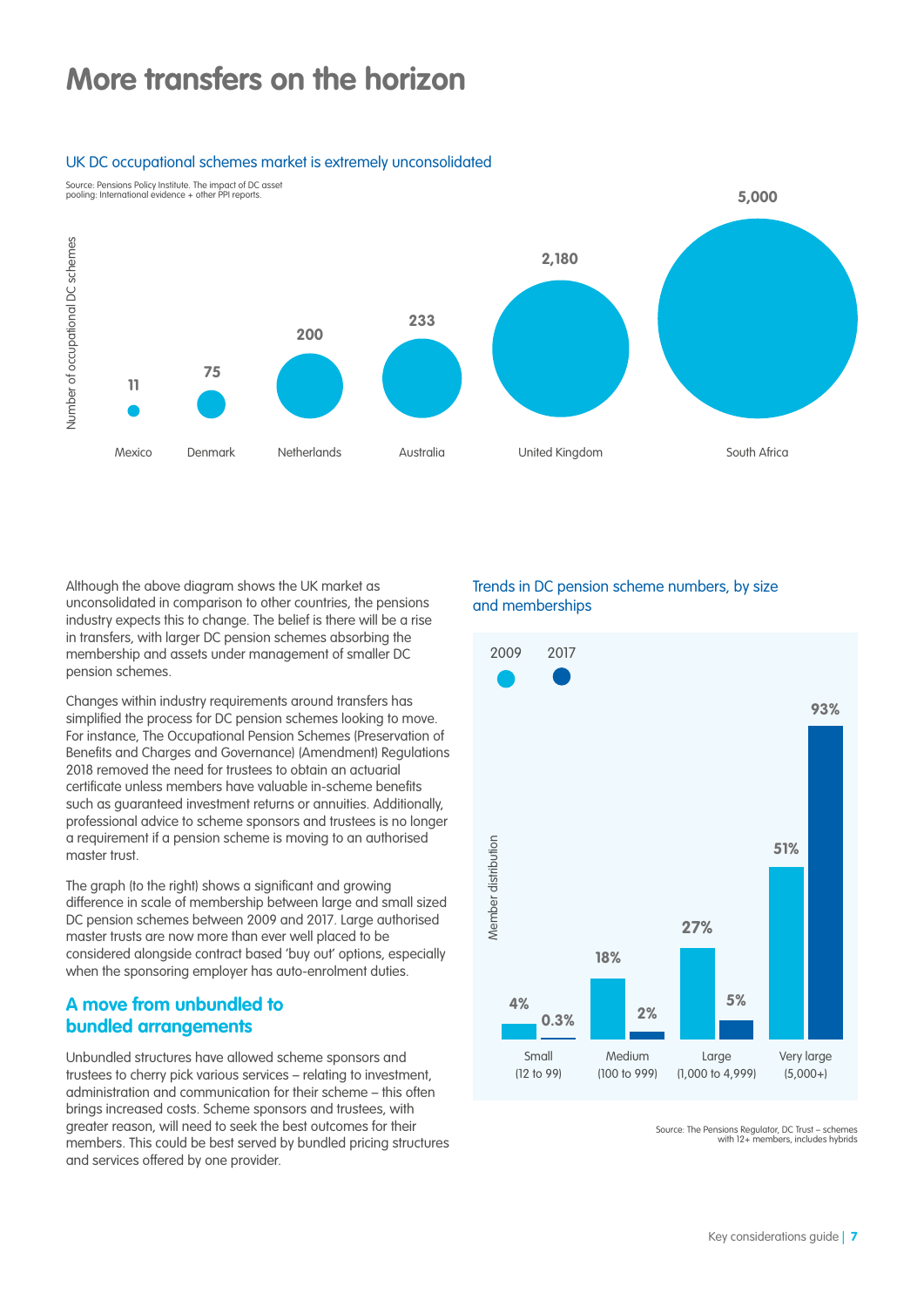## **Key considerations – options in the market**

Essentially scheme sponsors and trustees of a single-employer defined contribution trust have 3 options when deciding how they continue operating in the market. These decisions though driven by financial and regulatory factors and pressure from governing bodies, will also be influenced by their organisation's culture, staff profile, and ability to achieve better member outcomes.

These options include:

- 1. Continue with their current pension arrangement and governance.
- 2. Initiate a strategic review of the pension scheme in the context of their business model and the performance of other pension arrangements.
- 3. Wind up their pension scheme and look for an alternative arrangement.

Initially, when conducting a review, there could be opportunity to reduce the size and cost of an occupational arrangement and maintain it going forward. Or to follow a series of steps over a long timeframe, to move away from running a single-employer defined contribution trust. Plans to transfer all or a section of deferred members to another arrangement, for example, would potentially reduce costs and allow a focus on active members.

### **Routes to take with members' assets**

Before starting, it's essential scheme sponsors and trustees review their scheme's trust deed and rules to understand their ability to handle member assets and where required, make appropriate updates.

There are potentially 3 routes to take when deciding where to direct members' current assets within a DC pension scheme. Each has its own unique features and considerations.

#### **Contract-based scheme**

Generally available from traditional insurance company providers and referred to as Group Personal Pensions (GPP), they are in effect a series of individual contracts for each member. This changes the governance structure supporting members from their current arrangement to operate under a different legislative regime overseen by the FCA.

A GPP doesn't have a trustee board with legal responsibility for running the scheme. So, if a GPP is no longer acting in the members' best interest, there isn't a board in place with power to change the underlying investment provider and administrator. Instead a GPP has an Independent Governance Committee (IGC) which holds an advisory rather than executive role and does not have the same legal powers as trustees. They can raise concerns with the provider's board who are required to take 'reasonable steps' to address the IGC's concerns. Providers are permitted to deviate from the IGC's recommendations (on the basis that they provide a written explanation), leaving IGCs with the alternative of merely reporting their concerns to the FCA.

#### Visit the FCA's website for **[more about IGCs](http://www.fca.org.uk/firms/independent-governance-committees)**.

If contributions need to be made on behalf of members, a GPP is then a viable choice.

One drawback of a GPP is that as a series of individual contracts, the scheme sponsor and trustees are unable to mandate the move of the remaining assets in the pension scheme unless they get express written consent from each member. This is problematic when looking to wind up a DC pension scheme as assets from those members who cannot be contacted and/or fail to respond would remain.

#### **Trustee buyout plan**

These arrangements are provided by traditional providers and may also be referred to as a Section 32 policy. This is because this is the 'section' in the Finance Act 1981 that referred to deferred annuity contracts. It can also be referred to as a 'buyout' policy, as the members' benefit rights have been 'bought out' of the registered pension scheme.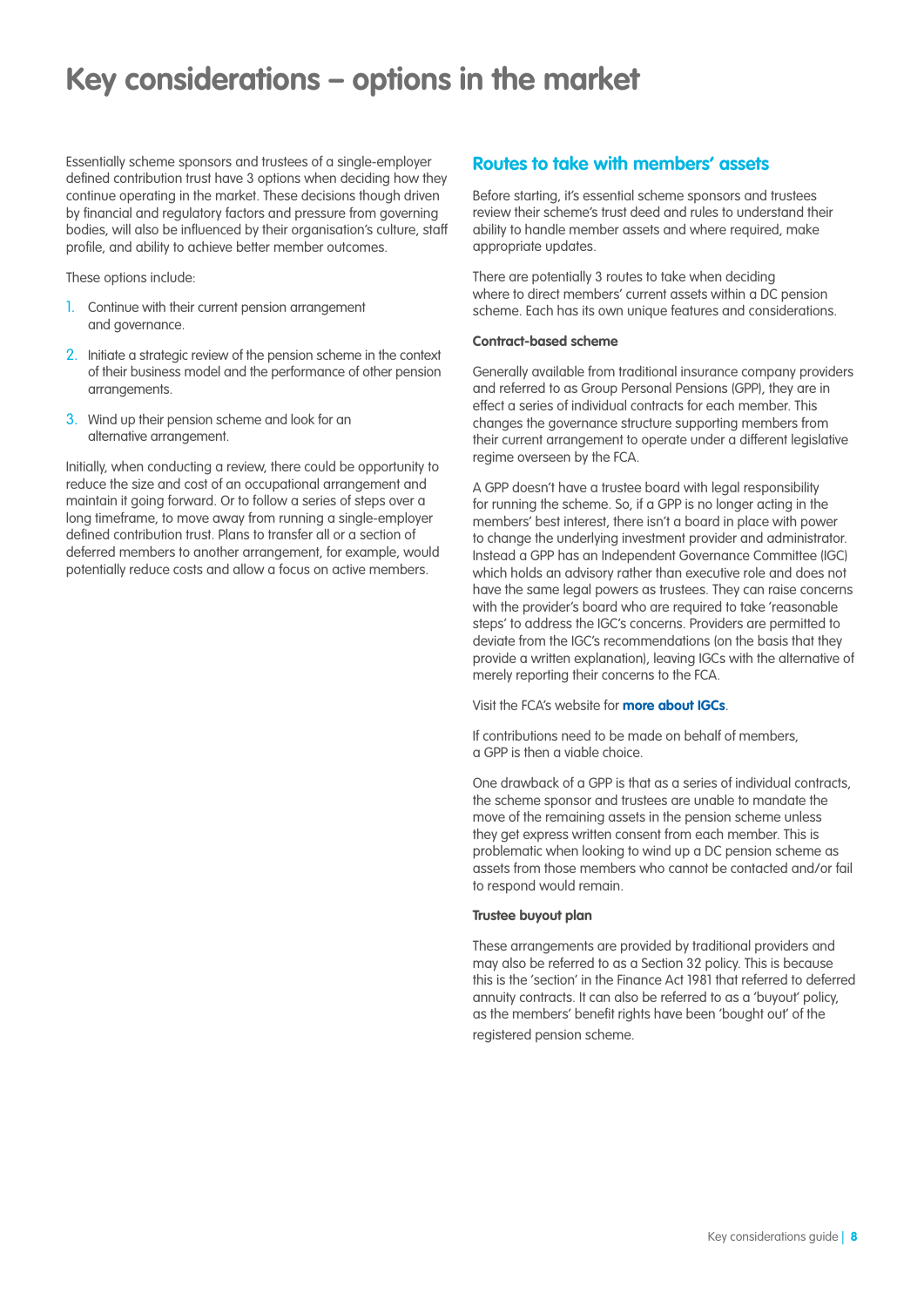Buyout policies assist employers and trustees with discharging their liability on the winding-up of a company pension scheme and removing groups of members from a defined benefit (DB) or DC pension scheme without their consent. They're unable to accept ongoing contributions from the employer or members in the future. So, for open pension schemes, buyout policies are not a complete solution and need to be used alongside another arrangement. In addition, this policy cannot accept any further transfers from other pension pots the member may wish to consolidate.

What's more, buy-out plans are also not governed by IGCs and policyholder charges are not subject to the auto-enrolment 0.75% charge cap.

#### **Master trusts**

Master trusts operate under the same regulations and legislative regime as single-employer defined contribution trusts. This means that the trustees have the same direct responsibility toward members' best interests.

What's more the master trust authorisation regulation, which came into effect on 1 October 2018, gave TPR further powers to ensure ongoing assurance of good governance of such schemes. By strengthening the underpinning financial covenants, smaller less capable schemes are being removed from the market. It's also increased the focus on governance by trustees, scheme sponsors and regulators alike.

Master trusts allow trustees to discharge their liability when winding-up or removing members from a DC pension scheme without member consent (this is subject to the ceding scheme's deed and rules having sufficient powers, though an amendment could be executed to enable this). They can accept ongoing contributions from both the employer and member together with deferred benefits in one arrangement, whilst also allowing the member flexibility. This includes flexibility to use the master trust scheme to consolidate additional pension pots or as a retirement savings vehicle for the member in the future.

### Glimpse at the 3 market options

|                                     | Contract-<br>based<br>schemes | <b>Trustee</b><br>buyout<br>plans | <b>Master</b><br>trusts |
|-------------------------------------|-------------------------------|-----------------------------------|-------------------------|
| <b>Trustee</b><br>governance        | X                             | X                                 |                         |
| <b>Regular</b><br>contributions     |                               | X                                 |                         |
| <b>Pension pot</b><br>consolidation |                               | $\mathbf{X}$                      |                         |
| <b>Non-consented</b><br>transfers   |                               |                                   |                         |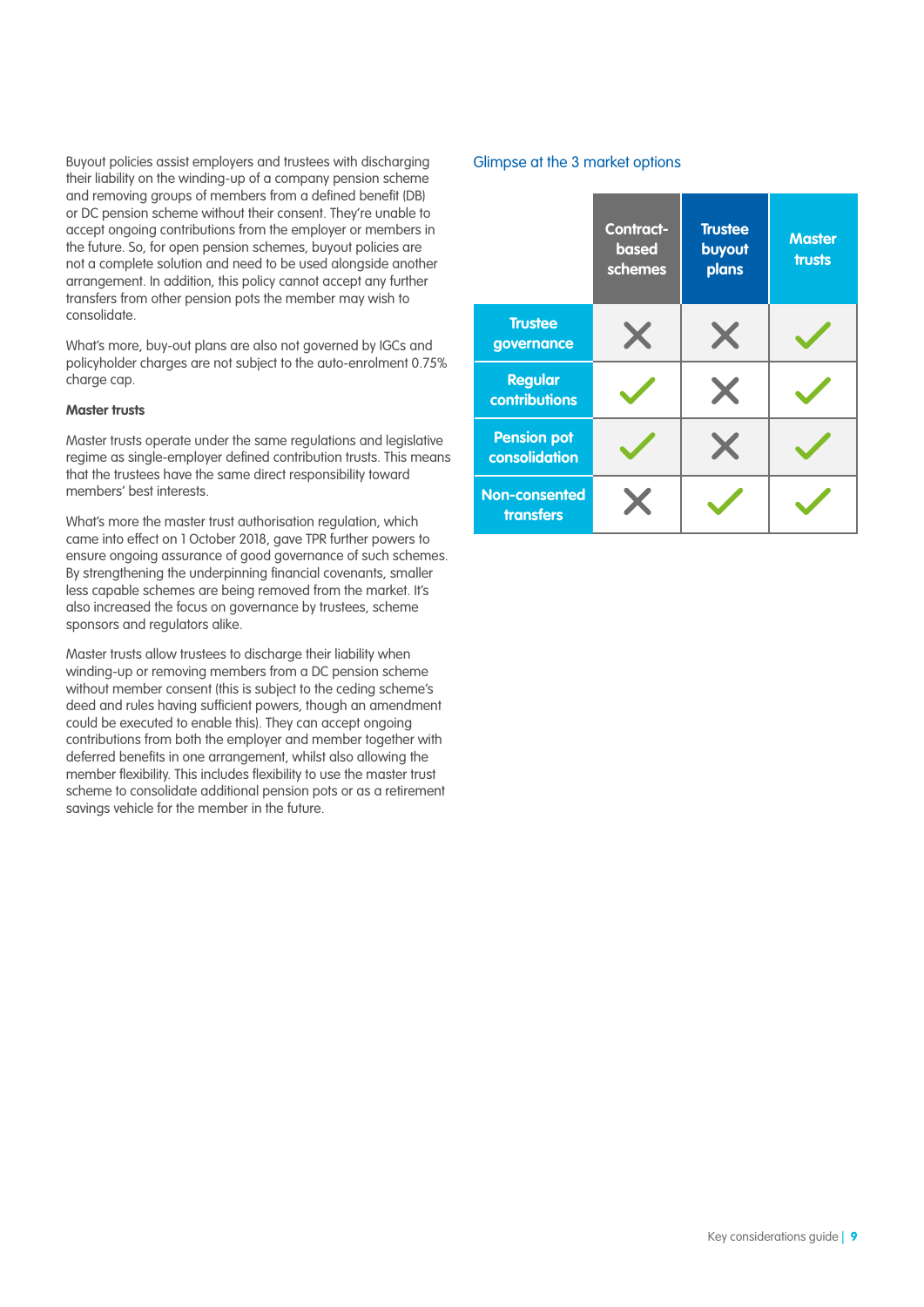## **Planning approach when choosing another pension provider**

When considering another pension provider, there are a number of considerations and steps to take. Below are 10 key areas to review before deciding.

## **1. A unified project team**

If the decision is to make a change to the current pension scheme, by:

- diverting contributions to another arrangement
- transferring some of the membership
- completely winding up.

It's important to set up a project team. This may involve the employer as sponsor, trustees, employee representatives, thirdparty advisers, administrators and pension scheme providers.

Meeting the needs and expectations of scheme sponsors, trustees, members and other interested parties can be tricky. It's important to establish a list of key requirements and a potential timescale that everyone can agree to from the start. This could look at the needs and functionality required by members and the business and characteristics of the potential provider, to generate questions as part of a due diligence process.

### **2. Provider commitment**

Can the pension provider demonstrate credentials, history and commitment to the corporate pensions market? Do they have scale and forecasts for growth to sustain a long-term proposition which will develop to support the needs of members and employers? Do they have the scale in order to provide costeffective solutions for members?

## **3. Standards of governance**

Before selecting a pension provider, check there's strong governance in place and that the provider's business strategies meet expectations and are in members' best interests.

TPR's 9 topic areas of good governance from their 21st Century

Trusteeship campaign could help with reviewing provider governance. These topics include:

- 1. Good governance
- 2. Clear roles and responsibilities
- 3. Clear purpose and strategy
- 4. Skills and experience
- 5. Advisers and service providers
- 6. Managing risk
- 7. Managing conflicts of interest
- 8. Meetings and decision-making
- 9. Value for members

Visit the regulator's website for **[more about their 21st Century](http://www.thepensionsregulator.gov.uk/en/trustees/21st-century-trusteeship)  [Trusteeship campaign](http://www.thepensionsregulator.gov.uk/en/trustees/21st-century-trusteeship)**.

## **4. Flexibility and support**

Weigh up the flexibilities the other pension provider can offer:

- Will the pension provider allow employer contributions?
- Is there opportunity for members to make contributions in future?
- Are members able to consolidate other pension pots?
- How accessible is support through contact centres?
- What reporting functionality is available to employers?
- What ongoing support through communications and tools are provided to both employers and members to help maintain the scheme and drive better member outcomes?
- Does the pension provider offer a full range of retirement choices including drawdown options, small lump sum payments, access to the annuity market for members?
- Does the pension provider offer clear signposting and access to guided or regulated advice?
- Does the pension provider offer both tax bases (net pay arrangement and relief at source) for contributions?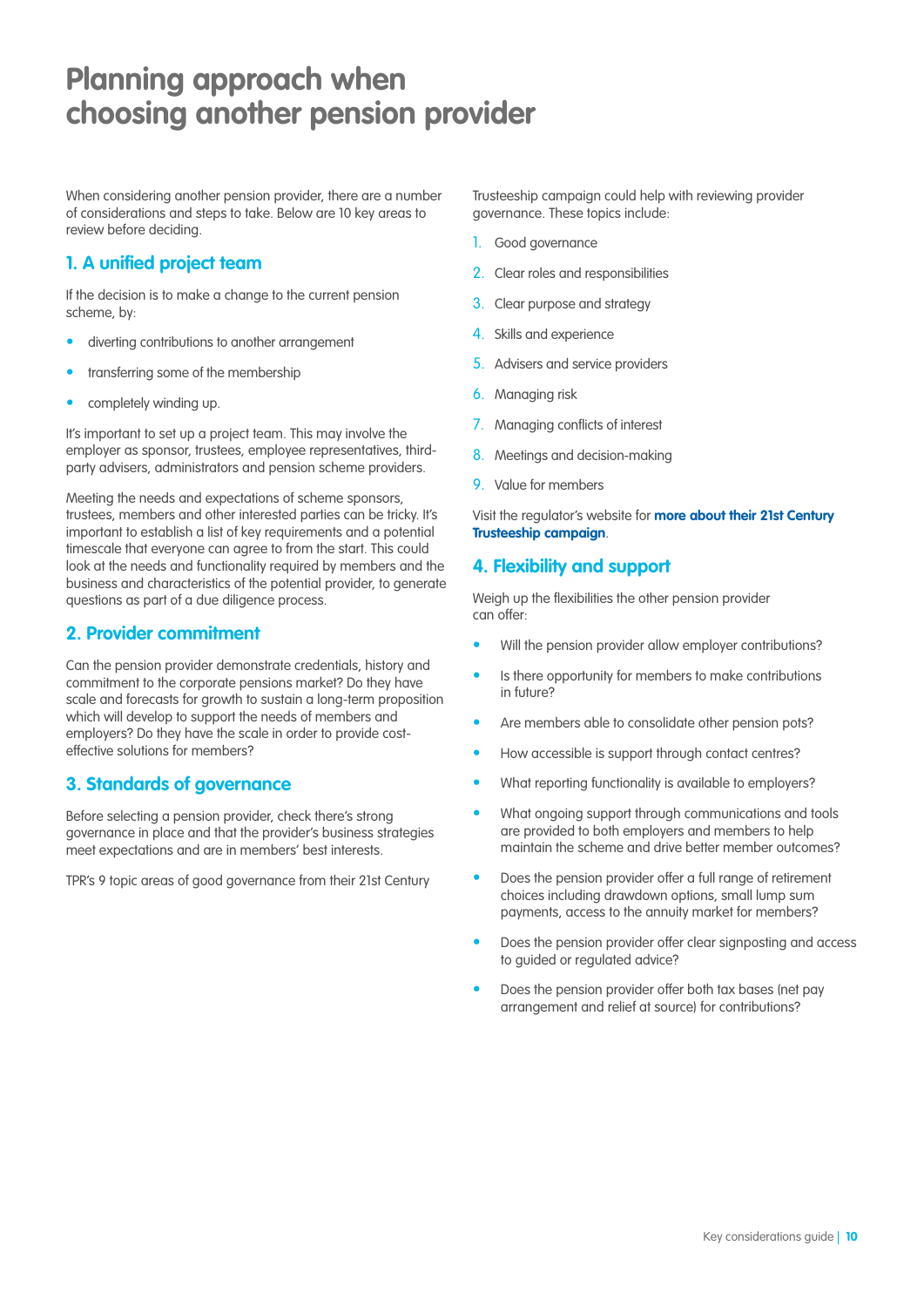## **5. Investment choice**

Review whether there are any similarities between the investment options of the existing pension scheme to that of the pension provider.

Think about:

- How does their default fund differ?
- What options are there for members to select alternative funds to cater for differing risk appetites as well as ethical and religious requirements?
- Does the default fund consider climate change, infrastructure investment and ESG factors?

## **6. Protected tax-free cash**

When considering a pension provider, checking whether they support protected tax-free cash could be a key feature to look out for.

Protected tax-free cash relates to the amount a member could take from their pension before April 2006 based on their length of service and remuneration. Before this changed to the standard 25% tax-free cash, the Finance Act 2004 looked to protect those who could receive more than 25% tax free. This was by ensuring their cash entitlements were acknowledged by pension schemes.

Scheme sponsors and trustees should identify how many of their members have this tax-free protection before deciding whether:

- their chosen scheme will uphold their members' protection
- it would be feasible to leave their members in their existing scheme
- to not go ahead with the transfer.<sup>5</sup>

## **7. Additional voluntary contribution arrangements**

Members with both DB and DC additional voluntary contributions may have a right, under the rules of the transferring scheme, to use all their savings to provide their tax-free cash before exchanging any of their DB pension. This is a key point to consider when transferring DC benefits to another arrangement. If they do, then transferring-out their DC pension pots (breaking the link with their DB entitlement) would not (apart from those with pre-2006 entitlement) affect the tax-free cash they can take. However, it might materially worsen the terms upon which they can take it.

## **8. Trustee powers and communication**

Lots of data will be transferred to the chosen provider. It's important to think about the terms and process for this as well as ongoing arrangements for data processing and security:

- Review the scheme rules to check trustee powers to transfer money on the members' behalf and make necessary amendments to rules ahead of any proposed wind up.
- Ensure there's a robust process for cleansing data and check that contact details (especially for deferred members) are up to date.
- Ensure a consultation takes place for schemes with over 50 members.
- All members must be written to at least a month before the transfer setting out the proposed plan. This communication should provide details of the new default provider and options for them to choose an alternative arrangement.

### **9. Transition costs**

Below is a list of potential costs to consider during the transition to another pension arrangement:

- Associated legal and professional advice costs
- Costs from any third-party administrator
- Time cost for internal staff in the project
- Data cleansing and deferred member contact detail search costs
- Set up and ongoing employer charges in respect of the new arrangement
- Communication costs to inform members of the move, and their investment and retirement options
- Transaction costs and pre-funding agreements

Managing the migration process through careful planning will keep costs down. Check with the pension provider to see if any project management support is offered as part of the transfer process and if any charges are made for project management and implementation support.

Visit TPR's webpage on **[winding up and costs](http://www.thepensionsregulator.gov.uk/en/document-library/regulatory-guidance/winding-up)** to find out more.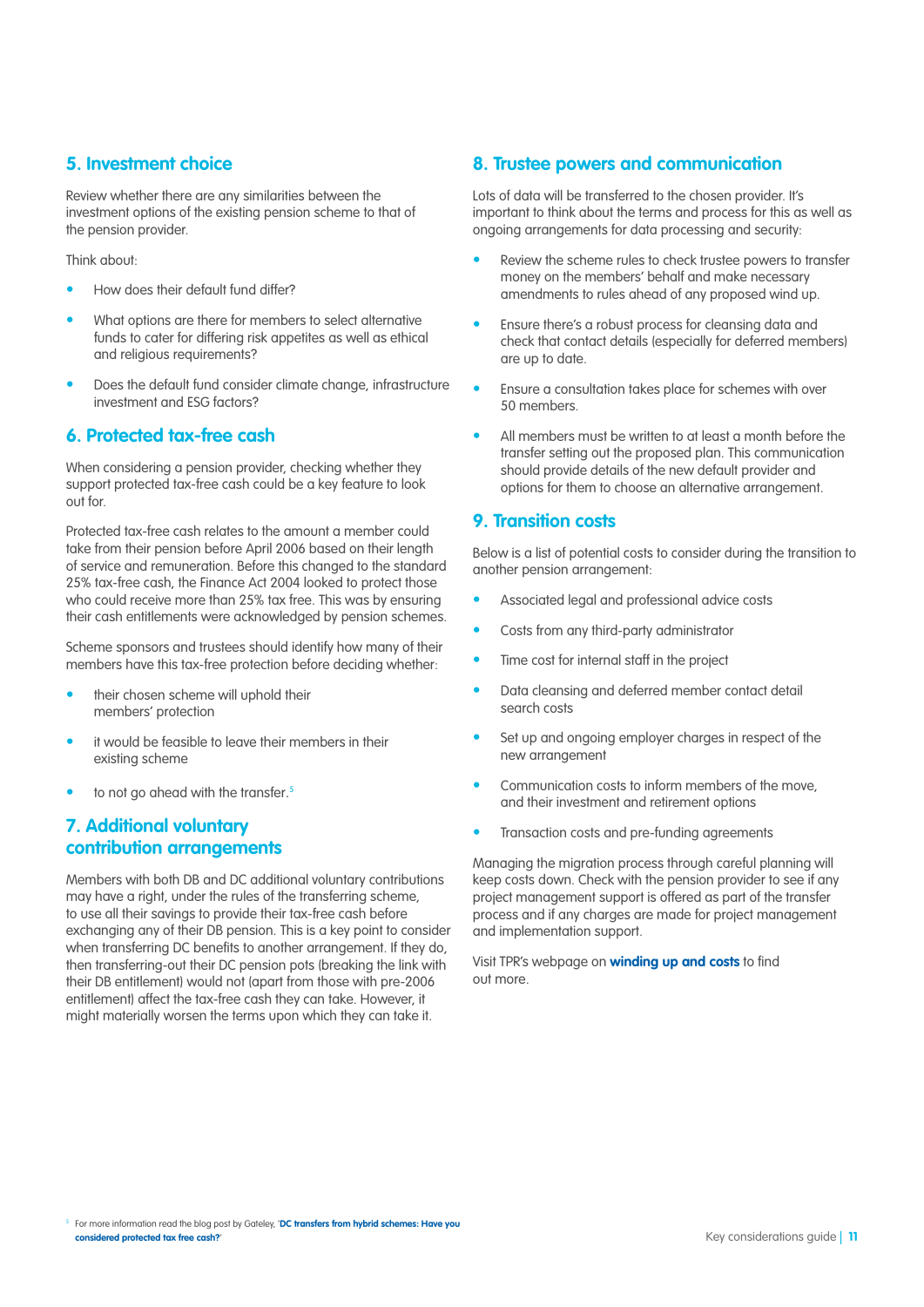## **10. Timescale and other interested parties**

The process of a full wind up can take up to 2 years to complete depending on complexity as it involves multiple stakeholders, namely scheme founders, advisers, employers, third-party administrators, lawyers and trustees. So, it's important to make sure everyone is clear on what's happening, when and why.

It's crucial to hold regular meetings with stakeholders to update on progress and manage expectations. By having one person responsible for overseeing the process from start to finish and managing and re-planning agreed timelines with all parties, it will help maintain momentum, minimise duplicated effort and potentially shorten the process.

## **Summary**

By reflecting on pension industry developments and changes to rules and regulations from the DWP, TPR and FCA, there's an observed momentum towards change.

This guide provides single-employer defined contribution trusts a starting point to reflect on these growing requirements and their ability to continue operating in the market against larger DC pension schemes.

While this guide has outlined key considerations and routes pension providers can take, they need not be binary and can be an evolving programme of short and longer-term changes. What's clear is that decisions should take into account the impact on both scheme sponsors and trustees and most importantly, be centred around members' best interests.

### **What's next?**

If you're thinking about consolidating and would like to talk about the support we can offer if you joined The People's Pension, contact us on **0333 230 1322** or email us: **consolidation@thepeoplespension.co.uk** 

For more about who we are and what we do, take a look at our **[corporate brochure](http://www.thepeoplespension.co.uk/wp-content/uploads/2019/06/BR-TPP-0100.0319_-Corporate-brochure_v9-WEB.pdf)**.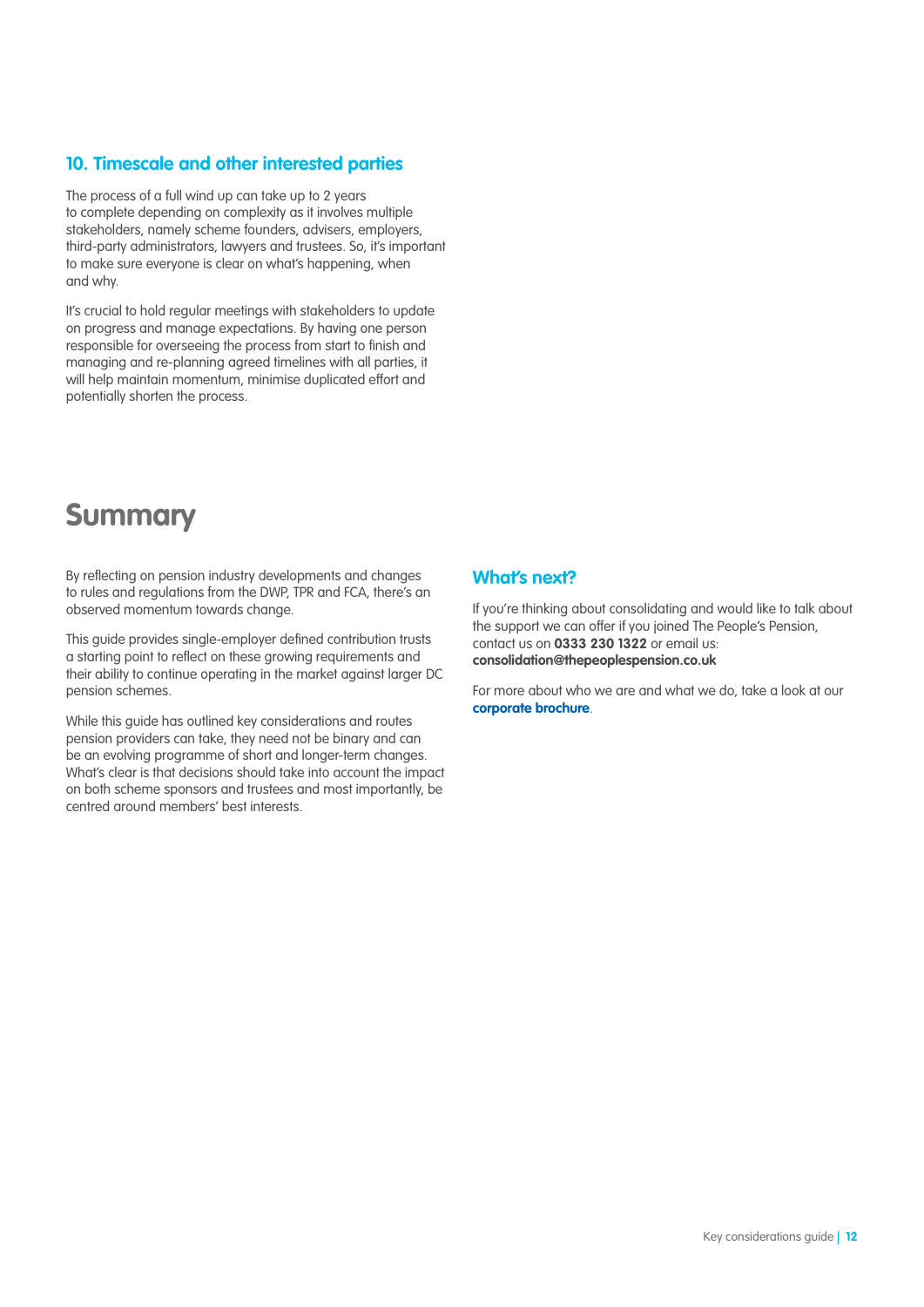# **Glossary**

#### **Actuarial certificate**

A legal document where an actuary certifies that in their opinion, the transfer credits to be acquired for each member under the receiving scheme as part of a bulk transfer, are 'broadly no less favourable' than the rights to be transferred.

#### **Bundled and unbundled arrangements**

A bundled pension scheme is where the administration, investment and member communications are managed by a single provider. An unbundled pension scheme however, is when investments are handled on a dedicated investment platform, with administration and member communications being carried out by a third-party administrator.

### **Environmental, social, and governance (ESG) factors**

A term used to identify investments which are environmentally beneficial over the long term.

#### **Independent Governance Committee (IGC)**

A requirement from the FCA set up by contract based providers of workplace pensions to offer advisory input on the running of a pension scheme.

#### **Key governance requirements (KGRs)**

Relates to the 5 key requirements set out by TPR.

#### **Master trust authorisation**

A specific authorisation and supervisory regime, overseen by TPR to ensure master trusts are run by 'fit & proper' persons, are financially sustainable and are run in members' best interests.

#### **Protected tax-free cash**

The amount of tax-free cash a member could take from their pension before April 2006 based on their level of service and remuneration.

#### **Short-service refund**

Applicable to members of occupational defined contribution pension schemes before 1 October 2015 who could receive a refund of their contributions if they left the scheme within 2 years.

#### **Wind up**

When a defined contribution pension scheme decides to cease operating in the market.